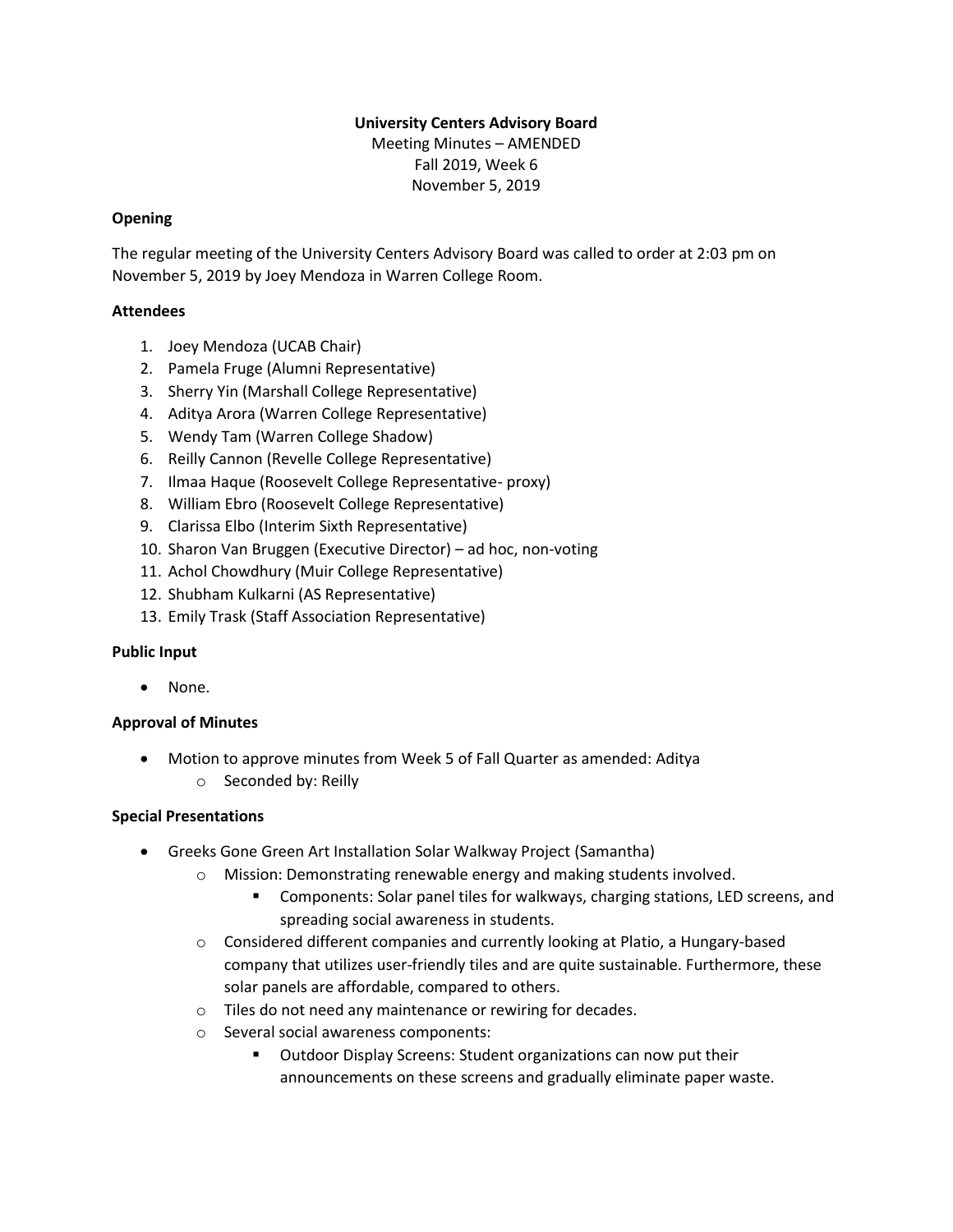- Citylight poster: LED lights used to illuminate the poster. A different way to incorporate renewable and sustainable options on campus.
- New charging stations that are interactive to increase social awareness
- o Possible Locations
	- Loft Entrance
	- Next to existing tables
	- Patio setting outside Tapioca Express
- $\circ$  Achol: When you talk about the tiles, Platio has two different costs listed. Can you explain this difference?
	- **EXECUTE:** Samantha: Platio sells packages of tiles and these can be priced differently.
- o Reilly: Essentially, you're not asking for funding, just asking for the approval of location?
	- Samantha: That's correct.
- o Emily: What are the dimensions? How big is it?
	- Samantha: They are quite small, so you'll need quite a bit to power things.
- $\circ$  Sharon: What are the differentiating factors in your research regarding the price differences for the tiles and the digital display? How many tiles are needed? Lighting is a big concern, especially at night. Can this potentially light up the pathways at night?
	- Samantha: Through our research, solar tiles are different sizes and sold in different ways by different companies. However, Platio is designed more for individuals. Digital displays need a lot more tiles than walkways. Lighting at night is possible and doable. For instance, the solar walkway could power the lights that are planned for the patio outside of Tapioca Express.
- o Move to extend presentation by 10 minutes: *Approved.*
- $\circ$  Aditya: A potential problem for the tv screen is that it could be hard to connect to the WIFI outdoors.
	- Samantha: Yes, there is a potential problem there. We might need to be connected directly to the hardware.
	- Reilly: Charging stations are a good idea. But the tv is unnecessary because we have a marquee for students to advertise their organizations.
- o Emily: Are the tiled slippery?
	- Samantha: The tiles are not slippery.
	- Joey: It's a great idea, but people might be afraid to step on these tiles.
	- Sharon: Yes, agreed. Are there other applications for these tiles other than for walkways? Maybe have them angled and in other locations?
	- Samantha: There are.
	- Joey: However, you want to stick to the walkway to spread social awareness, correct?
	- Samantha: Yes. These panels can also be patterned so people aren't scared to step on them.

# **Chair Report (Joey)**

- New Representatives
	- o William Ebro (ERC Representative, beginning Winter 2020)
	- o Sherry Yin (Marshall Representative)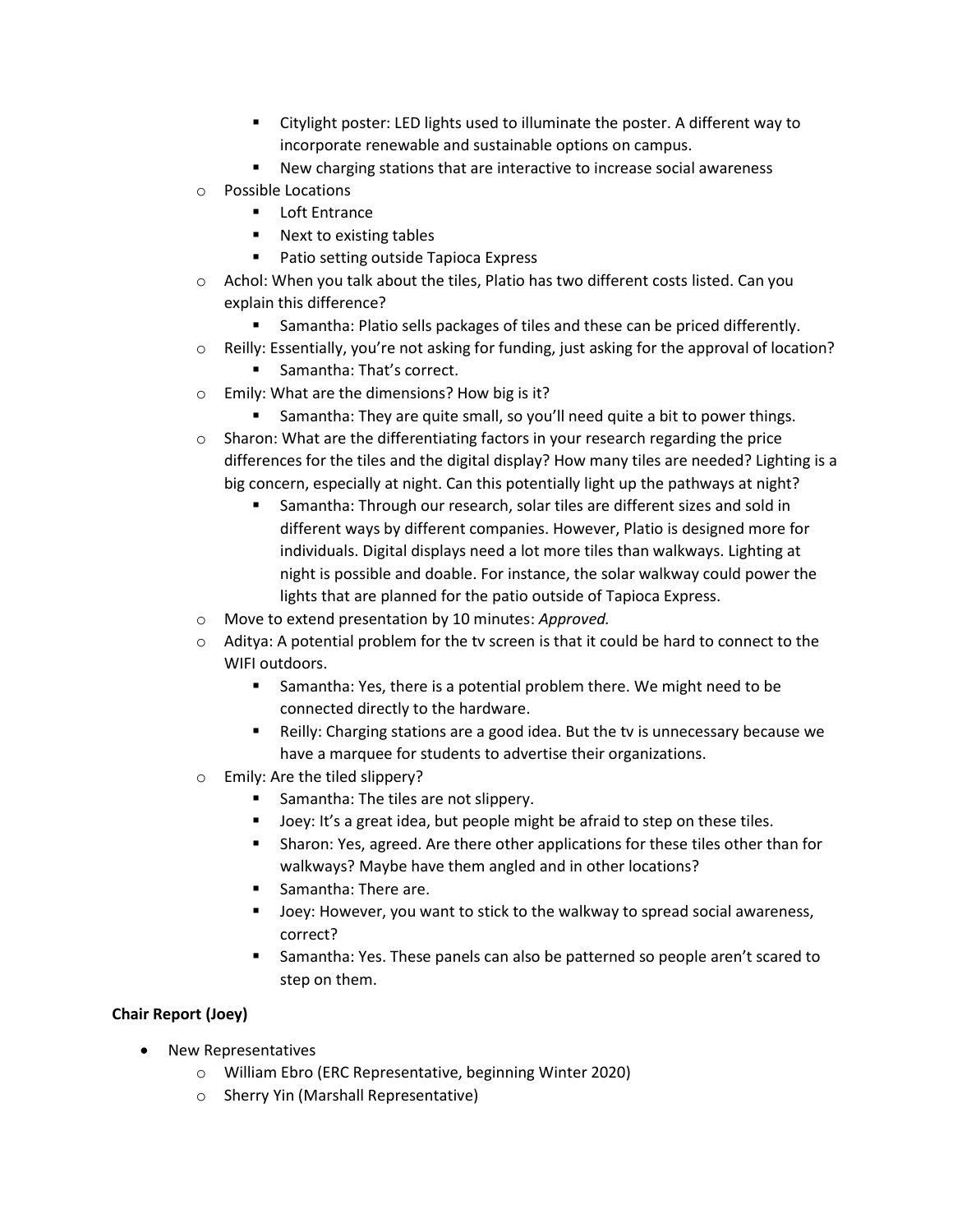- o Wendy Tam (Warren College Representative)
- o Clarissa Elbo (Interim Sixth Representative)
- Positions for Transfer, Commuter, and General At-Large are still open.
- Selection Committee is meeting soon and a UCAB Vice-Chair will be selected.
- A Doodle was sent out for the Retreat. Retreat will cover many important discussions. Please respond to the Doodle as possible.

## **Vice Chair Report**

None.

# **Director Report (Sharon)**

- Hammocks:
	- $\circ$  Are not hanging because the grass is being reseeded. The grass is getting a lot more activity than it's used to. We are thinking about getting hardier grass to accommodate more people. The hammocks will be gone for another week, but we will be installing additional hammocks soon.
- Southeast Patio:
	- o Continuing to wait for furniture to arrive.
- Microwaves:
	- o Working on getting more microwaves. However, there's an electrical capacity, which is why we don't have a lot of microwaves even though there's space for them.
- Nook seating:
	- o Any small nooks and spaces you think are unused, bring them to UCAB.
		- Example: Small nook in PC West. Chairs were put up, along with a display.
- Reilly: Is there an update on the schedule for Dirty Birds?
	- $\circ$  Sharon: When the patio was removed, we ran into some utility issues; had to redesign the outdoor space and this caused a delay in the project. However, they are making good progress now.
- Joey: On a side note, has the student union ever thought of replacing the grass? It is resource and cost dependent.
	- $\circ$  Sharon: They have come up in UCAB meetings in the past. Some areas were changed from grass to turf, but there's been no recent discussion.

### **New Business**

Tech Fee Subsidy

- The Intermission Orchestra
	- o Official Criteria Count:
		- Educational? No.
		- Gathering for more than 3 hours? No. 7-9:00pm.
		- During off hours Yes.
		- At original student center? No.
		- Alumni involved? Yes. (Special Invites)
		- $\blacksquare$  Open to the public? Yes.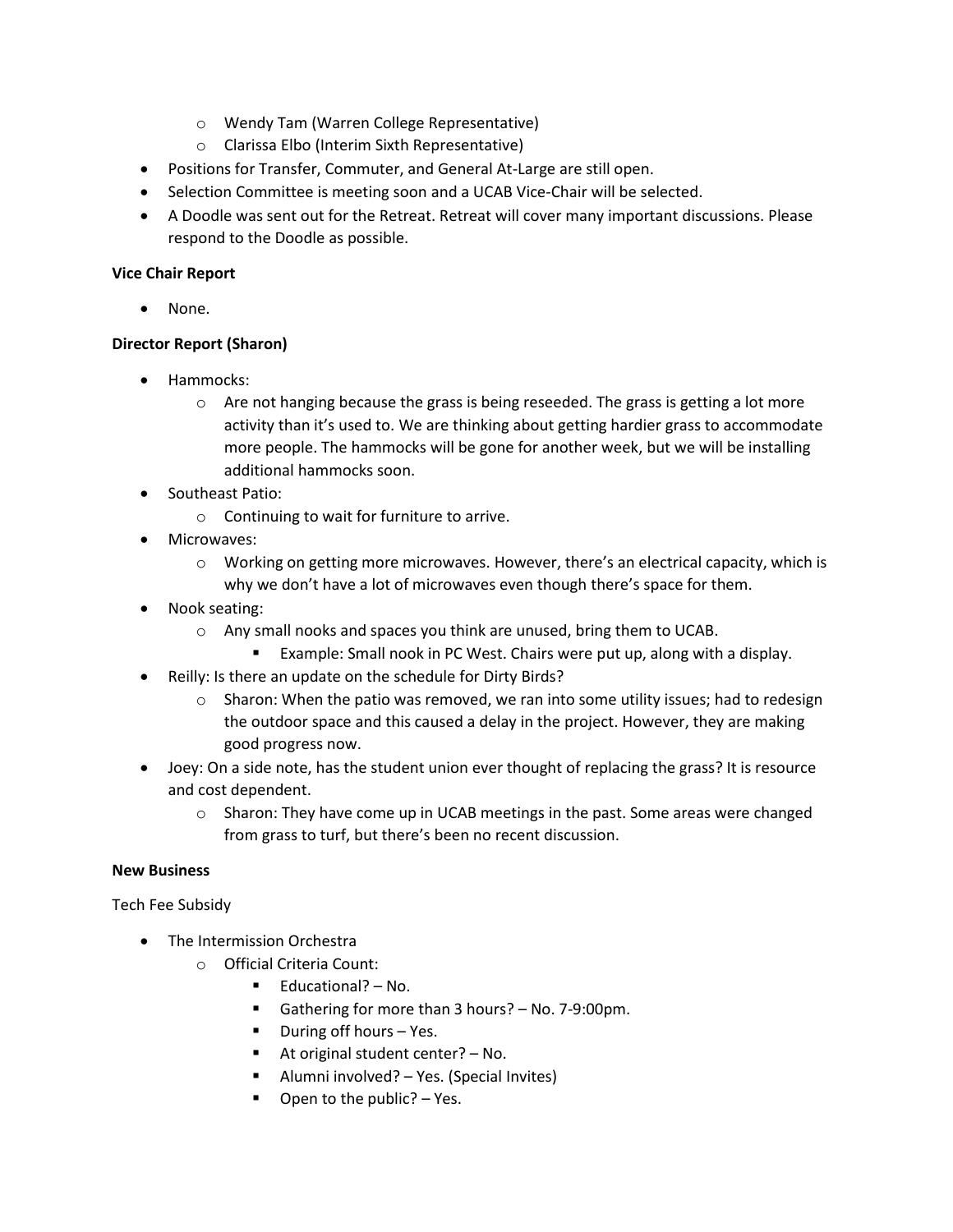- Open to all UCSD students? Yes.
- Sought funding from other sources- Yes. (Parent Fund)
- $\blacksquare$  Is it a fundraiser? No.
- Is it free? Yes.
- o Motion to approve: Set in motion by Reilly. Seconded by Achol.
- o Amount Approved: \$400.
- Business Council.
	- o Official Criteria Count:
		- Educational? No.
		- Gathering for more than 3 hours? Yes. 5-8:00pm.
		- During off hours Yes.
		- At original student center? No.
		- Alumni involved? Yes. (Special Invites)
		- $\blacksquare$  Open to the public? No.
		- Open to all UCSD students? Yes.
		- Sought funding from other sources- Yes. (Parent Fund)
		- $\blacksquare$  Is it a fundraiser? No.
		- Is it free? Yes.
	- o Motion to approve: Set in motion by Ilmaa. Seconded by Shubham.
	- o Amount Approved: \$162.50

UCAB Special Project Fund

- Every year, UCAB has a \$5000 project fund available.
	- o Previous projects: hammocks, lockers for the food pantry.
- Achol: Using solar powered or LED tiles could be a good direction for the lighting project.
	- o Reilly: Using solar for this project would be too expensive.
	- $\circ$  Aditya: Agreed, it would work, but it would be more than the money that we have.
	- $\circ$  Joey: Keep in mind that we don't have to have traditional lighting, it does not have to just be lamp posts.
- Reilly: We should first identify the areas we want to have this because this affects what we install.
	- o Joey: Yes. Also, we are planning to invite in Brook to talk more about this. Everyone should think about whether we move forward with this, and if we do so as a group or as a committee.
	- o Motion to table this issue till next week: *Approved.*

### **Member Reports**

- Ilmaa: It's difficult to walk through Price Center during peak hours. We should consider different solutions, like a line system. Table sharing is a good idea, because it can be frustrating how one person takes up a large table for themselves. Also, breakfast options for Bombay Coast are still popular because there aren't many breakfast options in PC.
	- $\circ$  Sharon: For the table sharing, we have discussed a campaign in the past, but it won't get much traction without student support. It started out as a test in Burger King. We put in